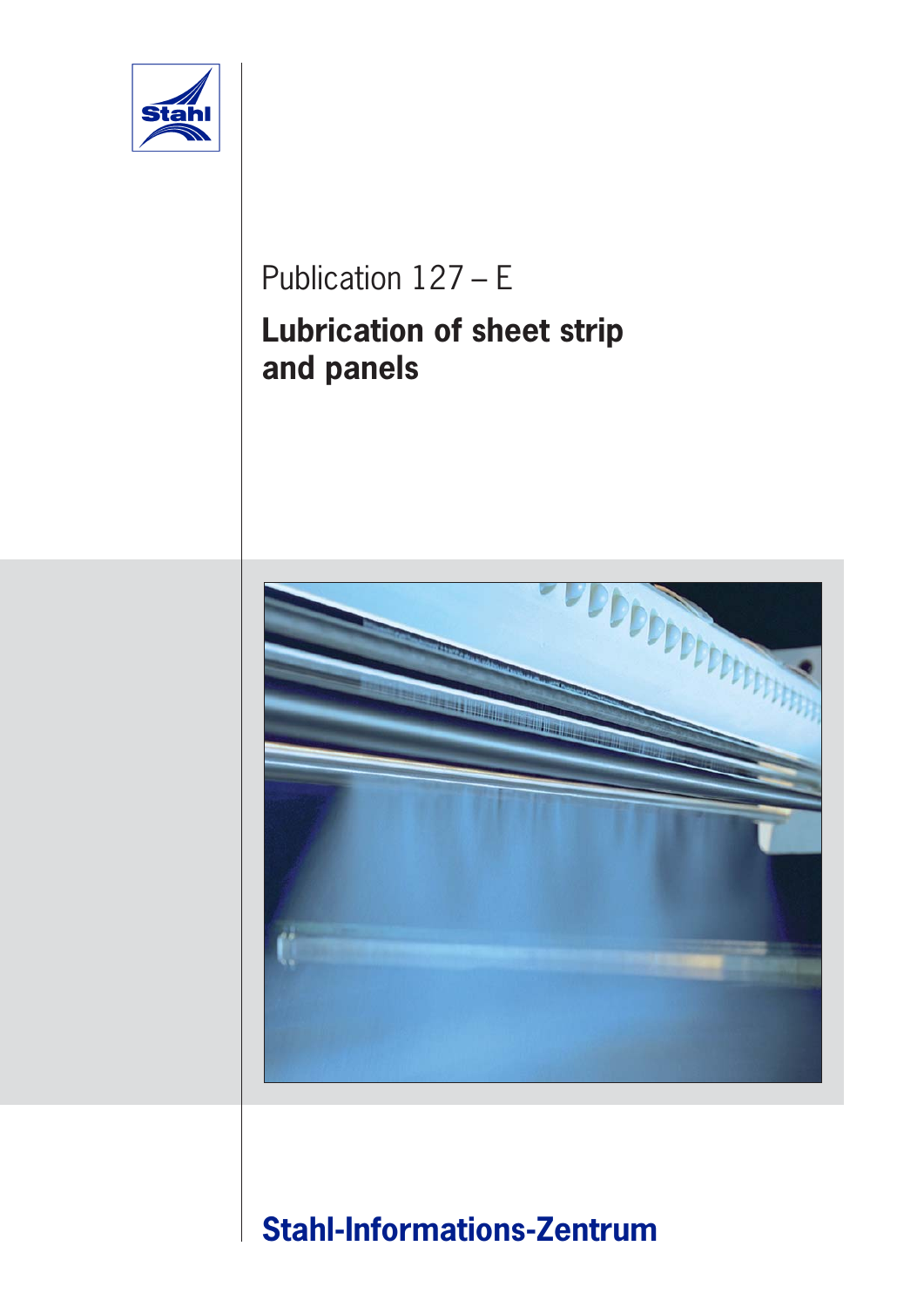# **Stahl-Informations-Zentrum**

The Stahl-Informations-Zentrum is an organisation of steel producing and processing companies in Germany. It provides company-independent, market- and application-oriented information on the use and processing of steel.

**Various publications** in German language offer a wide range of practical guidance for designers, planners and processors. These guides are also used for educational and training purposes. Some publications are also available in English-language versions.

The Stahl-Informations-Zentrum also organises **lectures and international congresses** in which experts report on their experiences in steel applications.

At **trade fairs and exhibitions,** it presents the latest developments in steel and innovative uses of the material.

As a **special service** the centre also provides contacts with institutes, trade associations and experts from research and industry.

**Press work** focuses on supplying ongoing information to the trade and business media and daily press about new material developments and applications for steel.

The Stahl-Informations-Zentrum organises an award for innovations in steel. Presented every three years, the **"Stahl-Innovationspreis"** is one of the most important awards in the field (www.stahlinnovationspreis.de).

The Stahl-Informations-Zentrum **website** (www.stahl-info.de) presents a wide range of information about steel, including upcoming events, as well as directory of all its publications. Information material can be ordered online.

# **Publishing information**

Publication 127 – E "Lubrication of sheet strip and panels" Edition 2006, ISSN 0175-2006

### **Publisher:**

Stahl-Informations-Zentrum P.O. Box 10 48 42 D-40039 Düsseldorf, Germany

#### **Author:**

Dipl.-Ing. Norbert Petsch 38304 Wolfenbüttel, Germany

#### **Editor:**

"Hot Dip Coated Sheet and Strip Working Group in the Subcommittee for Sheet" of the Materials Committee of the Steel Institute VDEh in co-operation with the Stahl-Informations-Zentrum.

This publication may not be reprinted in full or in part without prior written permission from the publisher. The source must always be quoted.

The greatest care has been taken in researching and compiling this publication. However, no responsibility can be accepted by the publishers or the compilers for the accuracy of the information presented.

### **Cover picture:**

Electrostatic lubrication of sheet by atomised spray

Page

### **Member of the Stahl-Informations-Zentrum:**

- AG der Dillinger Hüttenwerke
- Agozal Oberflächenveredelung GmbH
- Arcelor Commercial RPS Sàrl
- ArcelorMittal Bremen GmbH
- ArcelorMittal Eisenhüttenstadt GmbH
- Benteler Stahl/Rohr GmbH
- Gebr. Meiser GmbH
- Georgsmarienhütte GmbH
- Mittal Steel Germany GmbH
- Rasselstein GmbH
- Remscheider Walz- und Hammerwerke Böllinghaus GmbH & Co. KG
- Saarstahl AG
- Salzgitter AG Stahl und Technologie
- ThyssenKrupp Electrical Steel GmbH
- ThyssenKrupp GfT Bautechnik GmbH
- ThyssenKrupp Steel AG
- ThyssenKrupp VDM GmbH
- Wickeder Westfalenstahl GmbH

### **Contents**

| 1   |                                    |
|-----|------------------------------------|
| 2   | Requirements to the oils           |
|     | during the processing stages . 3   |
| 2.1 |                                    |
| 2.2 |                                    |
| 2.3 | Body shop and paint shop  3        |
| 3   | Lubrication of strip               |
|     |                                    |
| 3.1 | Oil films and oil                  |
|     |                                    |
| 3.2 | Types of oil used at               |
|     |                                    |
| 4   | Properties of the types of oil . 8 |
| 4.1 | Corrosion protection oils  8       |
| 4.2 |                                    |
| 4.3 |                                    |
| 4.4 |                                    |
| 5   | Cleaning of surfaces  8            |
| 6   |                                    |
| 7   |                                    |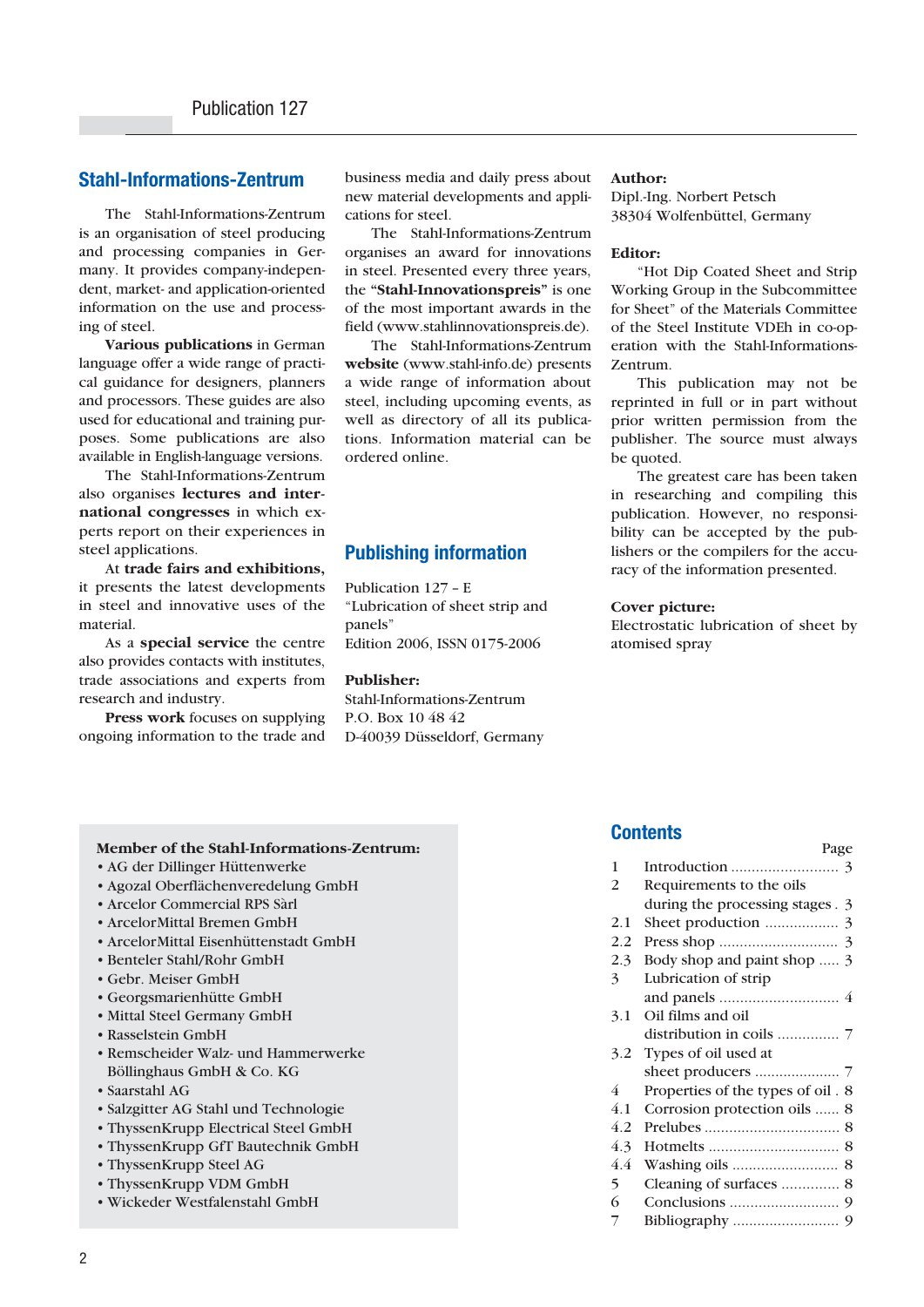# **1 Introduction**

Cold-rolled and hot-dip or electrolytically galvanized sheet is usually lubricated with corrosion protection oils to protect it from corrosion during storage and transport and from mechanical damage (e.g. scratches, frictional oxidation). A further development in corrosion protection oils, so-called prelubes, are of assistance in the manufacture of automotive bodies, for example during the forming process in press shops. In some cases additional lubrication is required for complex deep drawing components. This is to a large extent not necessary if dry lubricants, socalled hotmelts, are used. Skin parts and also visible inner parts are often cleaned with washing oils during the cutting of blanks process in press shops. The washing oil can serve as a forming aid as well. The various process stages up to painting of the car body, which require the oils to have multi-functional properties, are shown in **Fig. 1.**

Lubricants that protect the surface from the sheet production to painting of the body in white, must be compatible throughout the pro-

cessing chain. Oils developed by lubricant manufacturers combine the requirements of good corrosion protection, supplements to forming in the press shop, compatibility with adhesives and cathodic immersion priming as well as removability. They must be approved in accordance with the directives in VDA Test Specifications 230-201 (Prelubes) [1], 230-202 (Hotmelts) [2] and/or other customer specifications. This publication deals with the requirements to the various types of oil, as well as their properties and possibilities of application.

# **2 Requirements to the oils in the processing stages**

### **2.1 Sheet production**

The oils must be suitable for

- Different surface textures.
- Giving a homogenous coating of the top and bottom surfaces over the length and width of the strip.
- Providing excellent corrosion protection of the various types of sheet.

• Processing in application aggregates such as electrostatic lubricating machines or roll coating equipment.

Furthermore, the oils must have a low tendency to run off.

### **2.2 Press shop**

The oils must

- Be compatible with other oils.
- Have a uniform oil film.
- Ensure stackability.
- Improve formability and thus process reliability.
- Guarantee cleanness of the surfaces.

### **2.3 Body shop and paint shop**

The oils must guarantee

- Transportability, storability and corrosion protection.
- Weldability.
- Compatibility for adhesive bonding.
- Removability.
- Phosphatability after cleaning.
- Paintability after cleaning.



Fig. 1: Manufacturing process [3]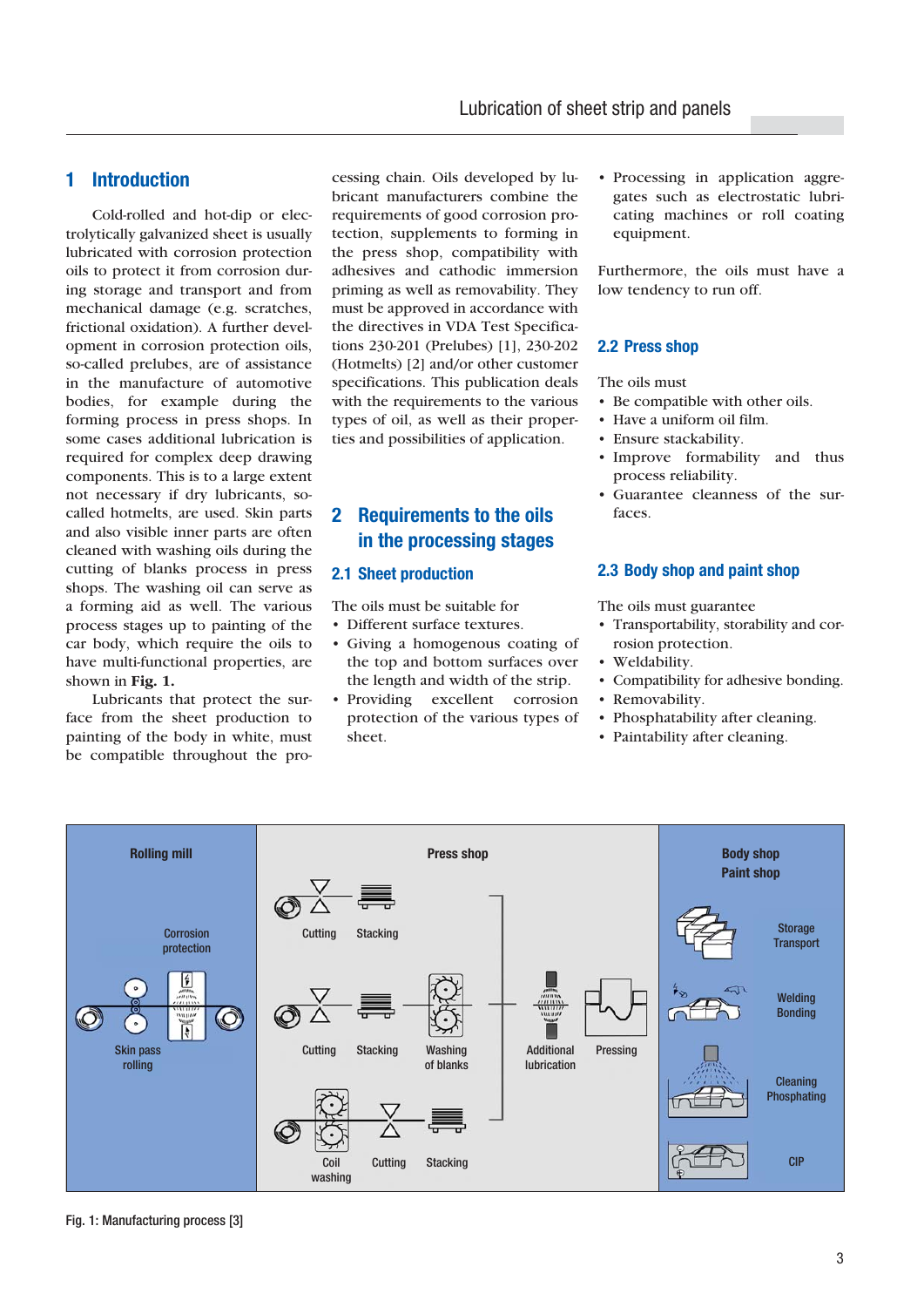# **3 Lubrication of strip and panels**

Due to their increased thixotropic properties, modern corrosion protection oils extend storage times. Thixotropy is the ability of materials to become more liquid under forming pressure, e.g. during pressing. Highly developed corrosion protection oils (prelubes) with extra additives and thixotropy agents improve run-off resistance, thus extending achievable storage times and optimising frictional properties during forming.

A further improvement in these effects is achieved by hotmelt products on account of their dry-totouch surface condition. Development of the types of oil is shown in **Fig. 2.**

Corrosion protection oils with low amounts of thixotropy agents can be applied with roller systems or airless spray systems, **Fig. 3.** On account of the higher thixotropic properties of prelubes and hotmelts with paraffin particles, economical coating, e.g. at sheet producers, is only possible by means of electrostatic lubricating systems, **Fig. 3.** In these aggregates, the oils and parts of the aggregate coming into contact

with the oil are heated and the electrostatically charged oil drops are applied to the surface of the sheet. Initially, the fine oil drops lie side by side on the surface. The homogenous, integrated film of oil is formed after coiling or stacking due to the surface pressure.

Sheet producers use direct or indirect measuring processes to determine the oil film from the quality assurance aspect, **Fig. 4.**

**Fig. 5** shows the coating of the oil film determined by direct measurement. In the case of the UV fluorescence process, the not inconsiderable costs for incorporating the UV markers into the oil matrix have to be taken into account.

Measuring the quantity of flow and visual control or irradiation of the oil shower using a coloured laser, **Fig. 6,** allow a relatively firm assumption about the oil distribution over the surface of the sheet to be made. Additional offline measurement ensures the oil distribution over the surface of the sheet.

Sheet processors require uniform lubrication over the length and width of the sheet. In spite of thixotropic oils, this demand is not easy to fulfil, especially when supplying coils. For technical reasons during rolling, cold rolled strip always has a cambered profile, resulting in greater surface pressure occurring in the middle of the strip, which squeezes the oil to the edges. Longer storage times and higher temperatures increase this effect. Since the oil is squeezed towards the outside, this effect has no influence on corrosion protection during transport and storage, **Fig. 7.**

Lubricating sheet surfaces with hotmelt products (drylubes) results in a significant improvement in respect of a uniform film. In the case of these products, which are dry to touch, the uniformity of the oil film is retained even after longer periods of storage. No oil comes out of the windings of the coils or the stacks of panels.



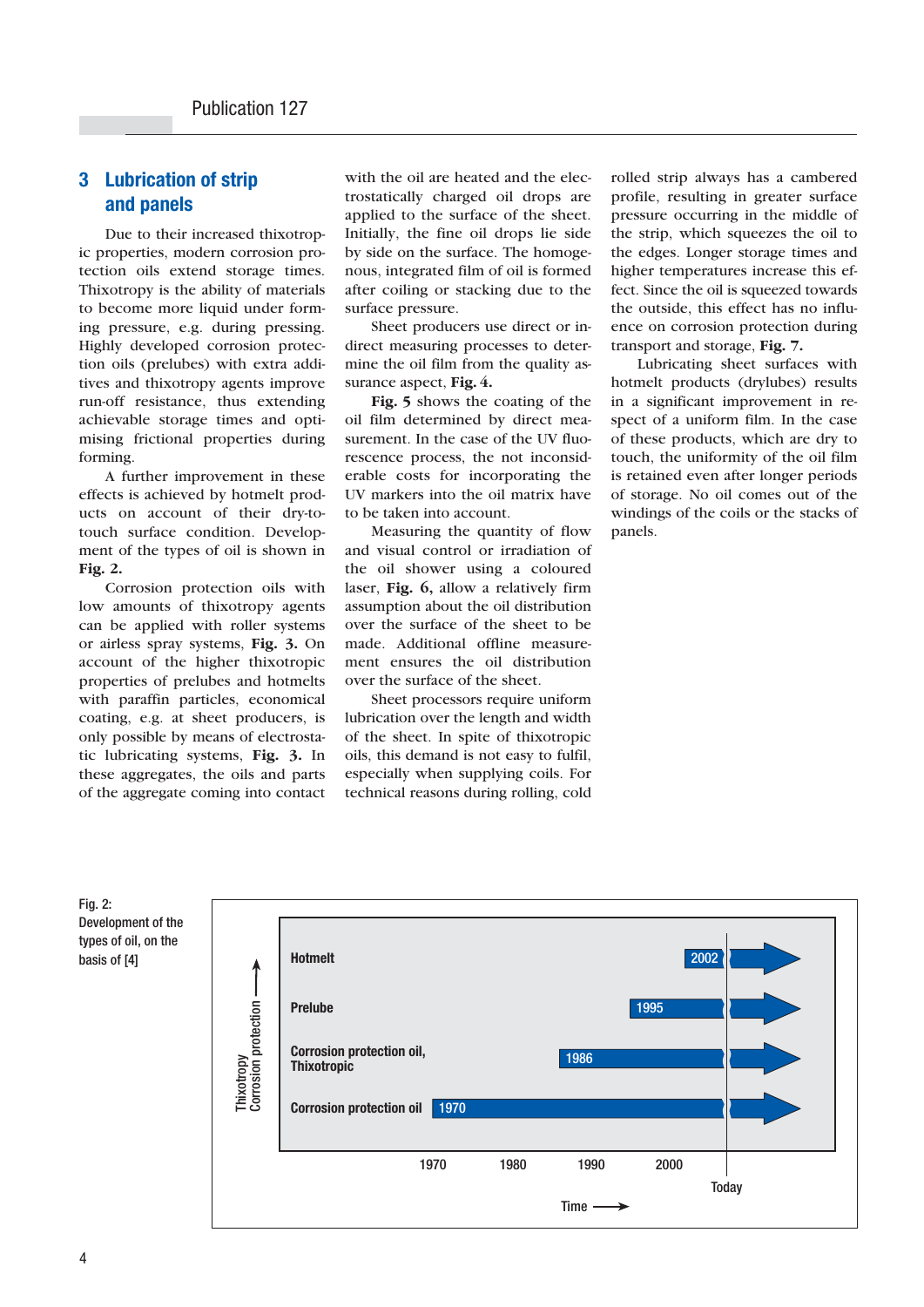# Lubrication of sheet strip and panels



Fig 3: Lubricating aggregates: Roll lubrication (top left) [5], Spray lubrication (bottom left) [5], Electrostatic lubrication with an inline hotmelt device (top right) and electrostatic lubrication by means of atomised spray (bottom right)

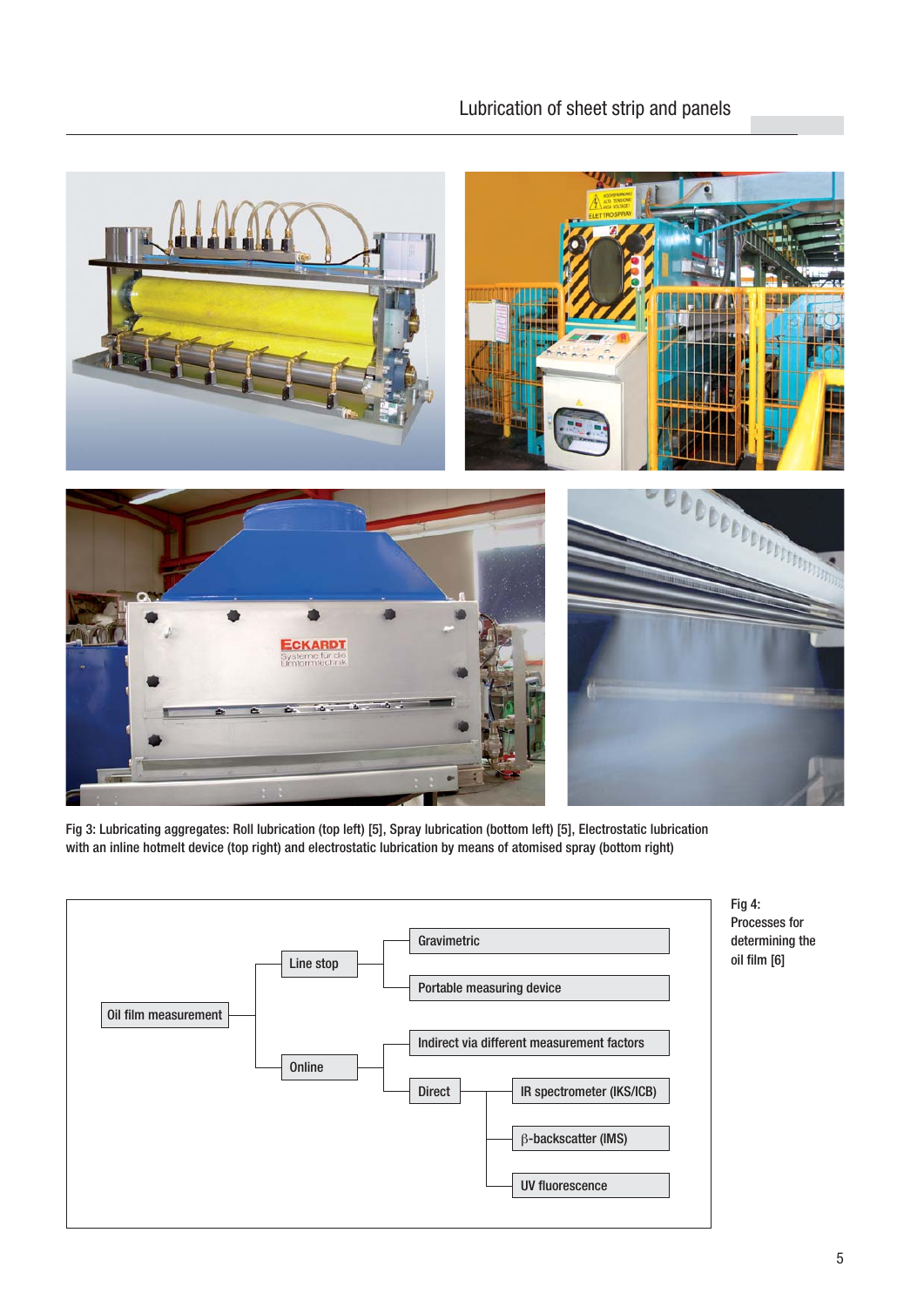



Fig. 6: Laser detection of the oil mist curtain [6]





Fig. 7: Distribution of oil follows strip camber – effects of lubrication over storage times; On the basis of [7]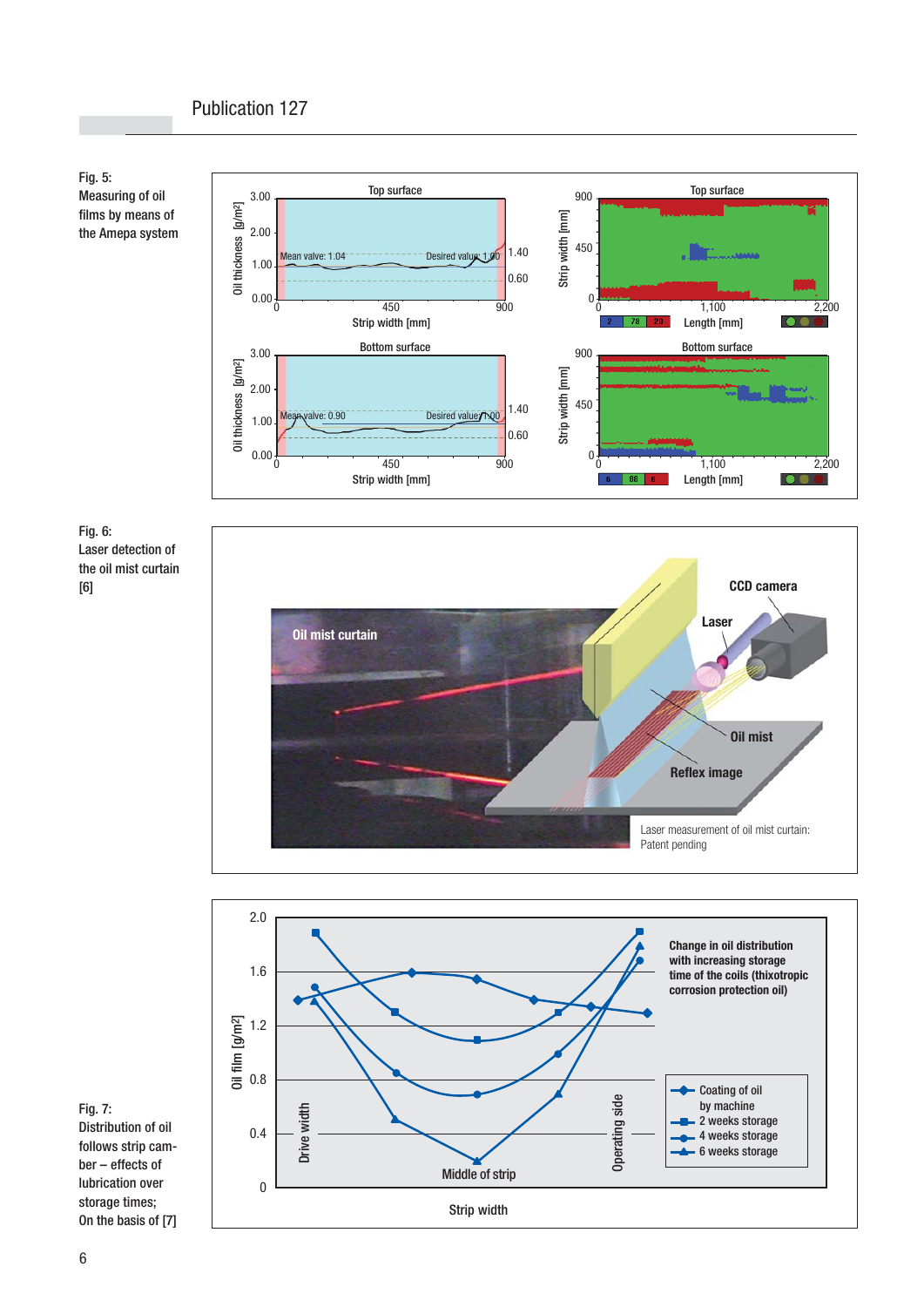



## **3.1 Oil films and oil distribution in coils**

The oil gauge depends on the intended use of the sheet material. Sheets for skin parts are mostly slightly oiled sufficient for corrosion protection during transport and storage, since some processors clean these coils or the cut blanks with washing oils. The mixture of prelubes and washing oils is sufficient for forming simple parts.

In the case of sheet for complex drawing and deep drawing parts (mostly inner parts), the drawing behaviour of the oil is important, along

with the corrosion protection. Therefore thicker films of oil, thixotropic prelubes or hotmelts are used. In principle, there is a trend towards thinner coatings because "a lot of oil does not always help a lot".

A uniform film of oil over the length and width of the strip can be achieved with modern electrostatic oiling machines. Numerous physical factors affect the oil film when the strip is coiled with sufficient strip tension to achieve stable, tightly wound turns of the coils with straight edges. The greater the thickness of the oil film, the greater are these factors. Even after short periods of storage, oil can run out of the face side of the strip. In worst case, the coil can ovalise, depending on the type of transport and the duration of storage.

The differing viscosity of the oils speeds up or slows down the variable oil distribution. Only in the case of hotmelts, which form a dry-to-touch surface at room temperature, **Fig. 8,** were no differences in the thickness of the film found over lengthier periods of storage.

The different distribution of the oil due to coiling and storage can lead to the forming of spots on the sheet surface, as can be seen in **Fig. 9.** Such non-uniform films can cause material deposits on tools during forming.

In the case of slit strip and wide strip slit in the middle, the cambered profile can lead to non-uniform oil distribution over the strip width and thus to processing problems. Post-lubrication by the processor or homogenisation (e.g. by washing) might be necessary.

### **3.2 Types of oil used by sheet producers**

Corrosion protection oils

- Non-thixotropic
- Thixotropic

### Prelubes

- Non-thixotropic
- Thixotropic

Hotmelts (Drylubes) – Highly thixotropic

All oils must be tested and approved in accordance with VDA directives or other customer specifications.



Fig. 9: Formation of oil islands and prevention [9]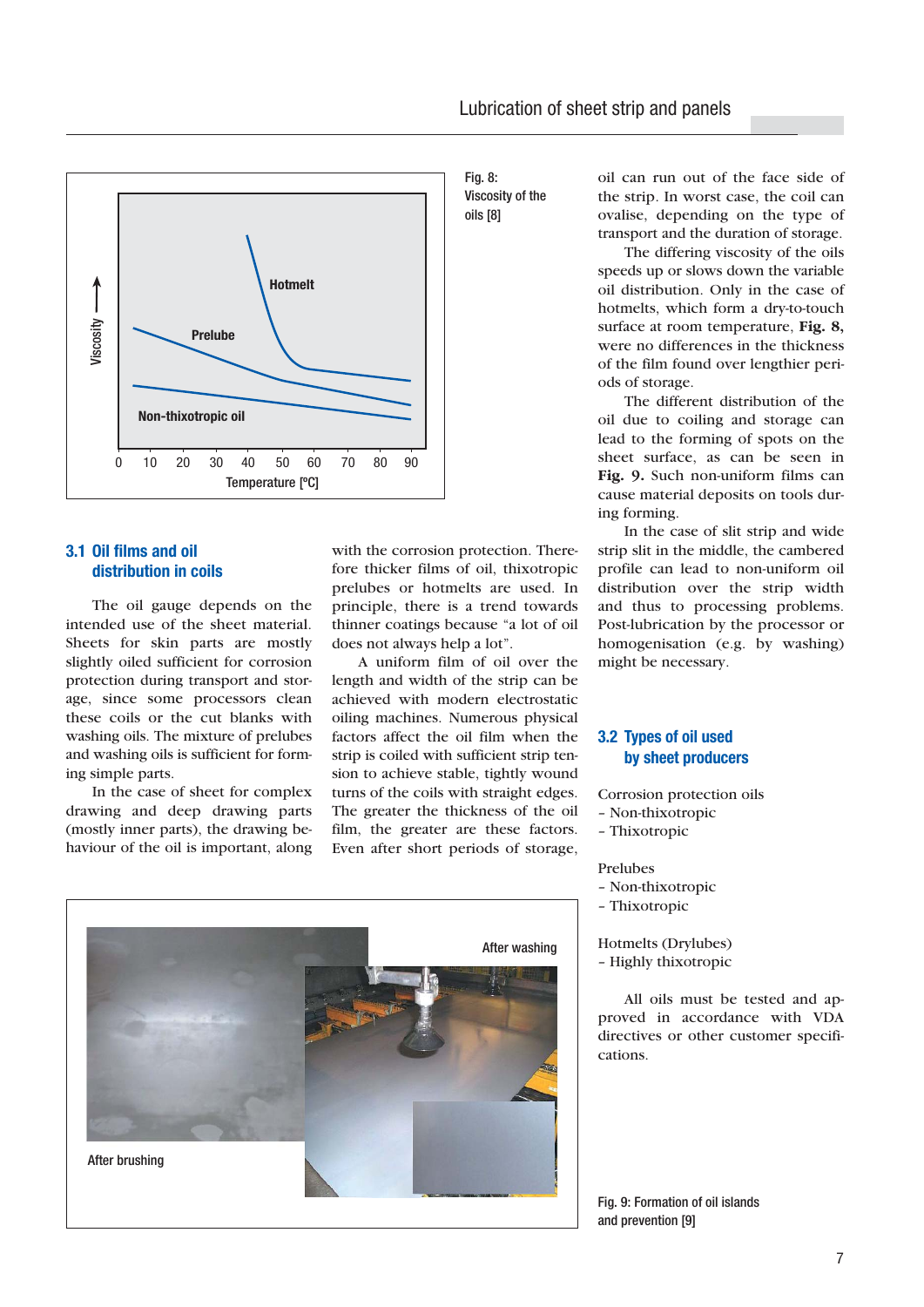# **4 Properties of the types of oil**

### **4.1 Corrosion protection oils**

These oils have good temporary corrosion protection for storage and transport of coils and panels, but in spite of this, the consumer should process the material within as soon as possible. The oils are manufactured on a mineral oil basis.

The very low lubrication effect when pressing is a disadvantage, that means additional lubricants or lubricating after washing the blanks are necessary for pressing. Modern thixotropic corrosion protection oils have good lubrication properties and are in many cases sufficient for forming.

Oil displacement over the length and width of the strip occurs during storage and transport, Fig. 7. In the case of panels and blanks, "oil spots" can form after longer storage times, Fig. 9.

Corrosion protection oil films are usually between 0.5 and 1.5  $g/m^2$ per surface. It is possible to remove them in low-alkali baths. Total costs for normal corrosion protection oils are relatively low in comparison to other lubricant products.

### **4.2 Prelubes**

Prelubes (drawing oils which are run- off inhibited) are corrosion protection oils with improved drawing properties on a mineral oil basis with corrosion protection and forming additives.

Due to their higher viscosity, oil displacement and tendency to run off is lower in comparison to pure corrosion protection oils. The tendency to form oil spots on the panels is lower.

Prelube films are usually between  $0.5$  and  $1.5$  g/m<sup>2</sup> each side. It is possible to remove them in low alkali cleaners.

Total costs for lubricating with prelubes are higher in comparison to pure corrosion protection oils.

### **4.3 Hotmelts**

The term hotmelts, also known as drylubes or dry lubricants, means that these products can be applied electrostatically to the strip surface in their melted state and are based on a mixture of mineral oil, high melting point hydrocarbons and corrosion protection and forming additives. Hotmelts are water-free.

The tribology, i.e. the frictional behaviour between tool and pressed part, lubrication and corrosion protection is excellent.

Hotmelt films are usually between 1.0 and 1.5  $g/m^2$  each side. Blanks can be stacked, stored and finally pressed without supplementary treatment. Pressed parts coated with hotmelts have a homogenous, virtually dry film after forming. Tools, storage areas and workplaces therefore remain free from oil and clean.

Hotmelts are used in the case of the highest demands on lubrication ability, e.g. in the case of forming of highstrength steels, sometimes additional lubrication in the press shop is no longer necessary. Various alterations to existing electrostatic lubricating machines are required to achieve the necessary processing temperatures for the application of hotmelt products.

It is possible to remove them in low-alkali cleaners if the temperature of the cleaning bath is higher than the melting range of the hotmelt. When using these products, care has to be taken that waste-water treatment is trouble-free, and this should be checked in advance.

The whole cleaning process is significantly more difficult and complex than in the case of pure corrosion protection oils or prelubes.

Total costs are higher in comparison to other lubrication products due to the application costs and the price of the oil, but these can be compensated by the advantages to the consumer in processing and handling, as well as transport/storage.

### **4.4 Washing oils**

Washing oils are low viscosity oils on the basis of corrosion protection oils or prelubes. Cleaning of visible surfaces by means of washing oils is often done in the press shop before cutting the blanks or prior to the drawing press.

The washing process

- Improves the cleanness of the sheet.
- Removes metallic particals occurring during cutting of the blanks.
- Removes oil spots arising in the lubricant film during longer storage of coils and blanks.

There are advantages in the press shop, such as a decrease in surface defects through dents, scratches and zinc abrasion. Furthermore, a uniform film of oil is achieved before pressing, which reduces the build-up effect on tools.

When washing surfaces lubricated with hotmelts, careful monitoring of the washing oil is necessary, as these low-viscosity oils absorb high melting point hydrocarbons and can thus tend to gel and become increasingly thixotropic. This can even lead to blockages in the fleece squeezing rolls of the washing equipment.

### **5 Cleaning of surfaces**

Decisive for the effectiveness of the removability of lubricants are

- The chemical composition and concentration of the cleaning agent.
- The mechanical aids by spraying, immersion, brushing and ultrasonic during the cleaning process.
- The duration of cleaning.
- The temperature of the cleaning solution.

After the cleaning process, it is important that the surface is freed from cleaning products and other dirt in a suitable rinsing bath. Testing the removability of oils is described in VDA Specifications 230-201 [1] and VDA 230-202 [2] and/or other customer specifications.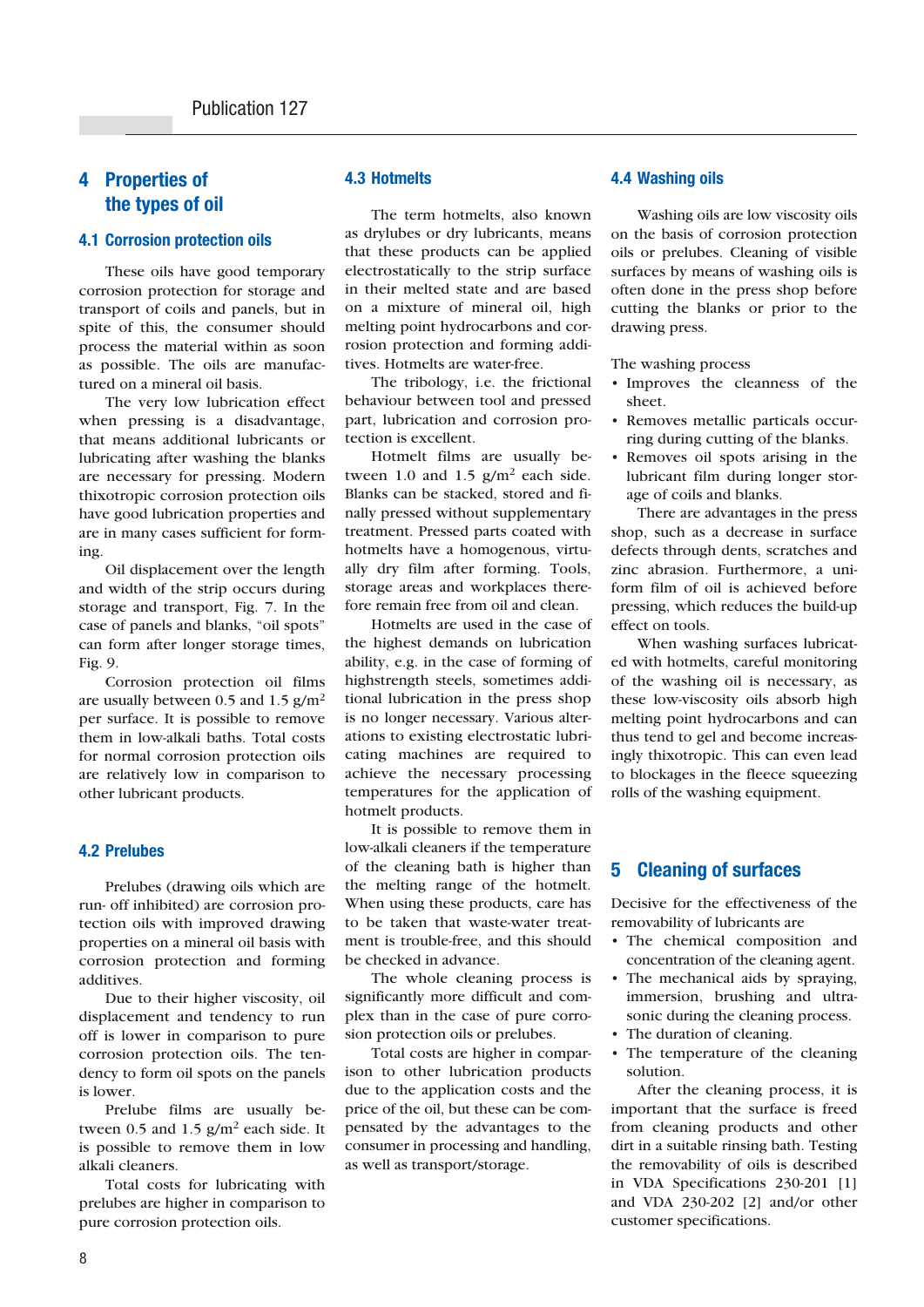### **6 Conclusions**

Oils applied by the sheet producers fulfil three tasks. They ensure corrosion protection of the coils, panels, blanks and pressed parts during storage and transport, prevent mechanical damage to surfaces and improve the frictional properties during forming. More detailed considerations on packing, storage and transport of (coated) sheet are contained in the Stahl-Informations-Zentrum Publications 112 and 474.

The more thixotropic the oils are, the lower is their tendency to run off and thus to oil displacement in coils, packages and pressed parts. Lubrication behaviour and run off behaviour are improved when thixotropic additives are increased. The development of oils therefore led from thin corrosion protection oils, which could still be applied with felt rolls, via thixotropic corrosion protection oils and prelubes through to hotmelts (drylubes) applied with electrostatic lubricating machines. Hotmelts are characterised by dryto-touch films and very good deepdrawing properties.

The advantages of these run-offresistant and dry-to-touch films with significantly improved corrosion protection also based on the risk-free transport over long distances of the pressed or pre-assembled parts. Furthermore, using prelubes and hotmelts can significantly reduce additional lubricants in the press shop.

An essential precondition for the use of anti-corrosion and lubricant products by the sheet manufacturer and in the press shop is compatibility within the whole process. Lubricant manufacturers provide for this in close co-operation with their customers, who have to comply with to the specification elaborated by the automotive companies in VDA 230-201 [1] and VDA 230-202 [2] or other customer specifications.

# **7 Bibliography**

[1] Verband der Automobilindustrie e.V. (VDA) (German Association of the Automotive Industry) [Publisher]: VDA Test Specification 230-201: Prelubes – Hilfsstoffe für die Produktion – Prüfverfahren (05/2003). Dokumentation Kraftfahrwesen e.V., Bietigheim-Bissingen, 2003

[2] Verband der Automobilindustrie e.V. (VDA) [Publisher]: VDA Test Specification 230-202:

Hotmelt – Hilfsstoffe für die Produktion – Prüfverfahren (10/2004). Dokumentation Kraftfahrwesen e.V., Bietigheim-Bissingen, 2004

#### [3] Losch, A.:

Prelubes for sheet metal forming. In: Tribology 2000 Plus, 12th International Colloquium Tribology, Fuchs Europe Schmierstoffe GmbH, January 11–13, 2000, Ostfildern

[4] Formulations by Zeller+Gmelin GmbH & Co. KG, Eislingen

[5] Eckardt Umformtechnik GmbH, Bretten

[6] Wüstefeld, F.:

Beölung von Feinblechcoils unter dem Aspekt der Qualitätssicherung. In: 2nd European Fuchs Symposium 2005 – New lubrication technologies for the Steel and the Automotive Industry, July 14, 2005, Mannheim

[7] Mohr, K.-P.; Bode, R., and Dechêne, W.:

Unerfüllbare Wünsche – Gleichmäßige Ölverteilung in kaltgewalzten Coils derzeit nicht erfüllbar. In: Bänder, Bleche, Rohre 41 (2000), 11/12, S. 81–84

[8] Janz, M.:

Applikation von Hotmelts im Walzwerk. In: 2nd European Fuchs Symposium 2005 – New lubrication technologies for the Steel and the Automotive Industry, July 14, 2005, Mannheim

The publisher and author particularly wish to thank Fuchs Europe Schmierstoffe GmbH and Zeller+Gmelin GmbH & Co. KG for their kind assistance in providing information and pictures.

[9] Roleček, L.:

Platinen- und Coilwaschen für beste Oberflächenqualität. In: 2nd European Fuchs Symposium 2005 – New lubrication technologies for the Steel and the Automotive Industry, July 14, 2005, Mannheim